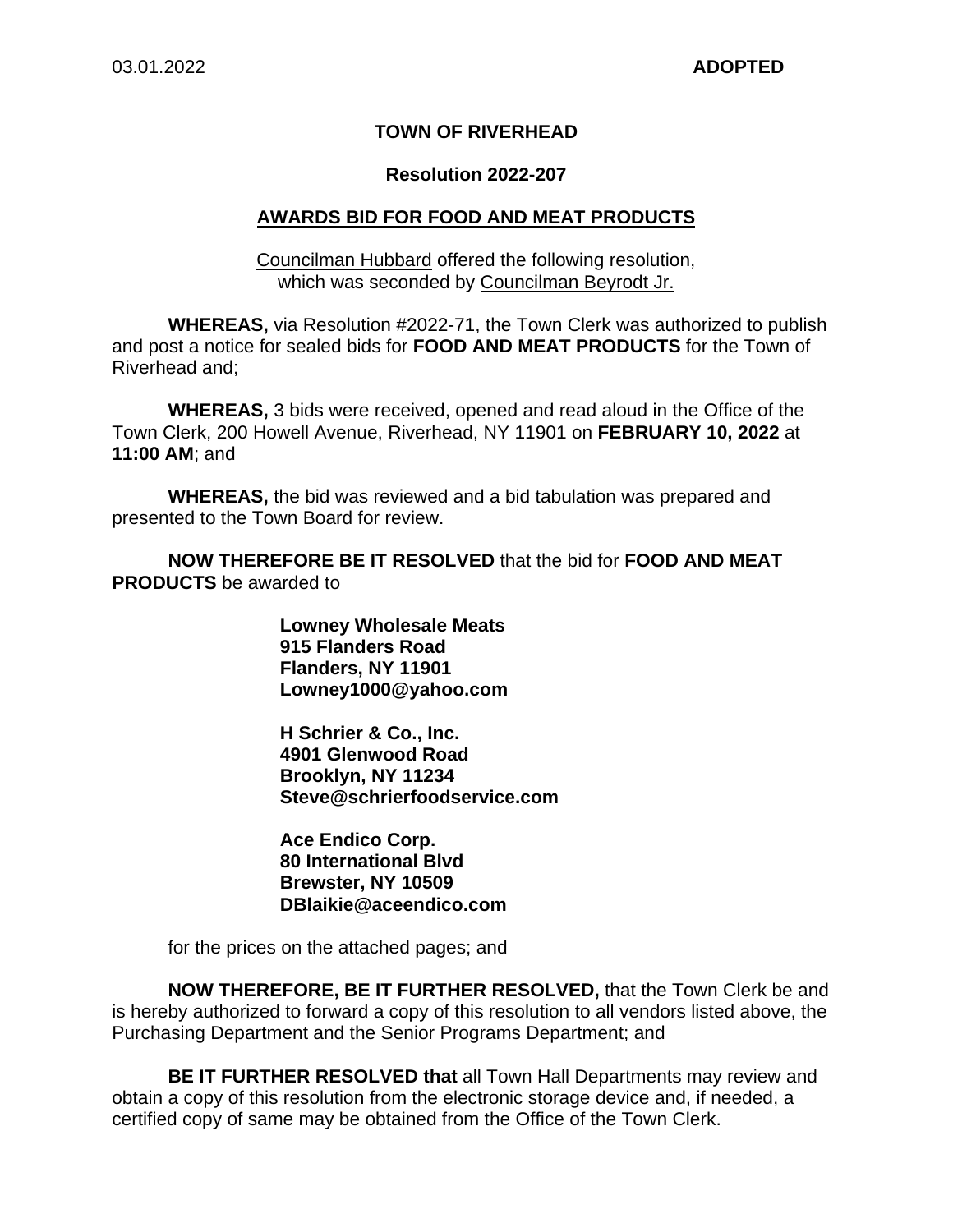# **THE VOTE**

| <b>RESULT:</b> | <b>ADOPTED [UNANIMOUS]</b>                     |
|----------------|------------------------------------------------|
| <b>MOVER:</b>  | Tim Hubbard, Councilman                        |
|                | <b>SECONDER:</b> Frank Beyrodt Jr., Councilman |
| AYES:          | Aguiar, Hubbard, Beyrodt Jr., Rothwell, Kern   |